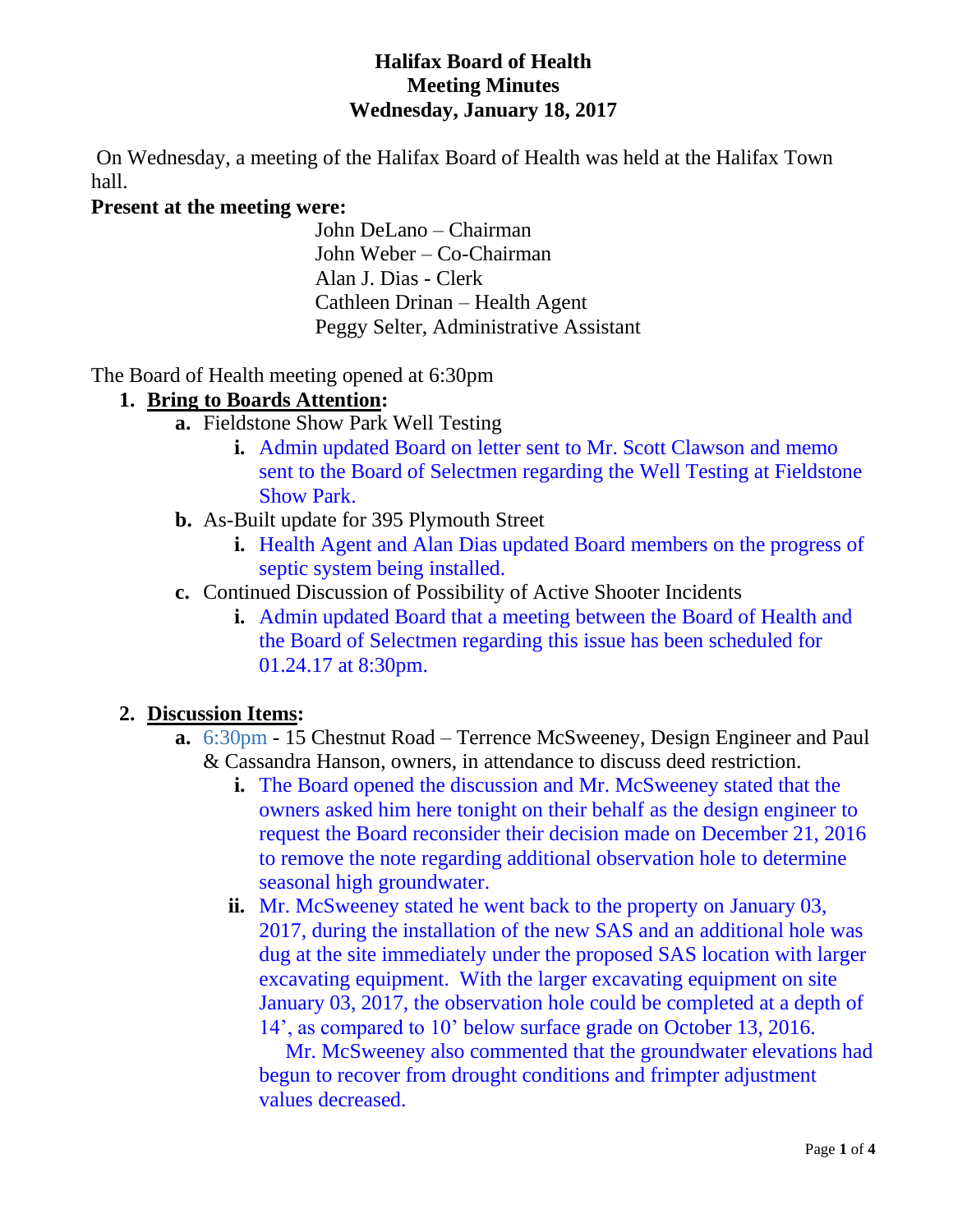- **1.** The Board asked if the Health Agent had witnessed the additional observation hole on January 03, 2017.
	- **a.** Mr. McSweeney replied No, the Health Agent was not present at the additional observation hole.
- **2.** The Health Agent commented to Mr. McSweeney that it was the Board that was responsible for removing the note. Health Agent indicated a deeper hole with bigger equipment would have been a clearer note. The Health Agent also commented that when using the frimpter calculations she always has a conversation with the design engineer regarding the mottles and uses the frimpter.
	- **a.** Mr. McSweeney acknowledged that conversation with the Health Agent and commented on the research to obtain as much information as possible on surrounding properties in the area.
- **3.** The Board stated the Board of Health has a step by step process they follow and also have to follow Title V regulations.

A Motion was made to approve the removal of the four (4) bedroom deed restriction, not based on the design engineer's additional observation hole, as the Health Agent was not witness to said results, but based on local knowledge of record files and the Health Agent, Cathleen Drinan's and Board Member, Alan Dias' local knowledge of the Town's soil in that area. Installer to come into Board of Heath and sign as-build.

| <b>Motion:</b> | <b>John DeLano</b>           |
|----------------|------------------------------|
| Second:        | <b>John Weber</b>            |
|                | Unanimous vote on the motion |

- **b.** Rubbish/Trash/Waste Regulations: Update
	- **i.** Admin posted on the BOH website and sent email to her list of rubbish haulers with information on the Rubbish/Trash/Waste Regulations hearing continued to March 01, 2017 at 6:30pm.
		- **1.** Alan Dias and the Health Agent updated the Board on revisions they thought might be favorable for the regulation.
- **c.** Wage & Personnel Meeting: Update
	- **i.** 01.11.17 Board of Health Meeting Agenda held within the Wage & Personnel Meeting
		- **1.** No discussion took place at the January 11, 2017 Board of Health Meeting held within the Wage & Personnel meeting.
- **d.** 441 Twin Lakes Drive Complaint
	- **i.** Windows & Doors Agent updated Board
- **e. Agent Report:** Agent updated Board
	- **i.** Tri-Town Facts meeting: Update
	- **ii.** Stormwater Assessment
	- **iii.** Mobile Homes & USDA
	- **iv.** Nitrogen loading plans
	- **v.** Food safety summary handout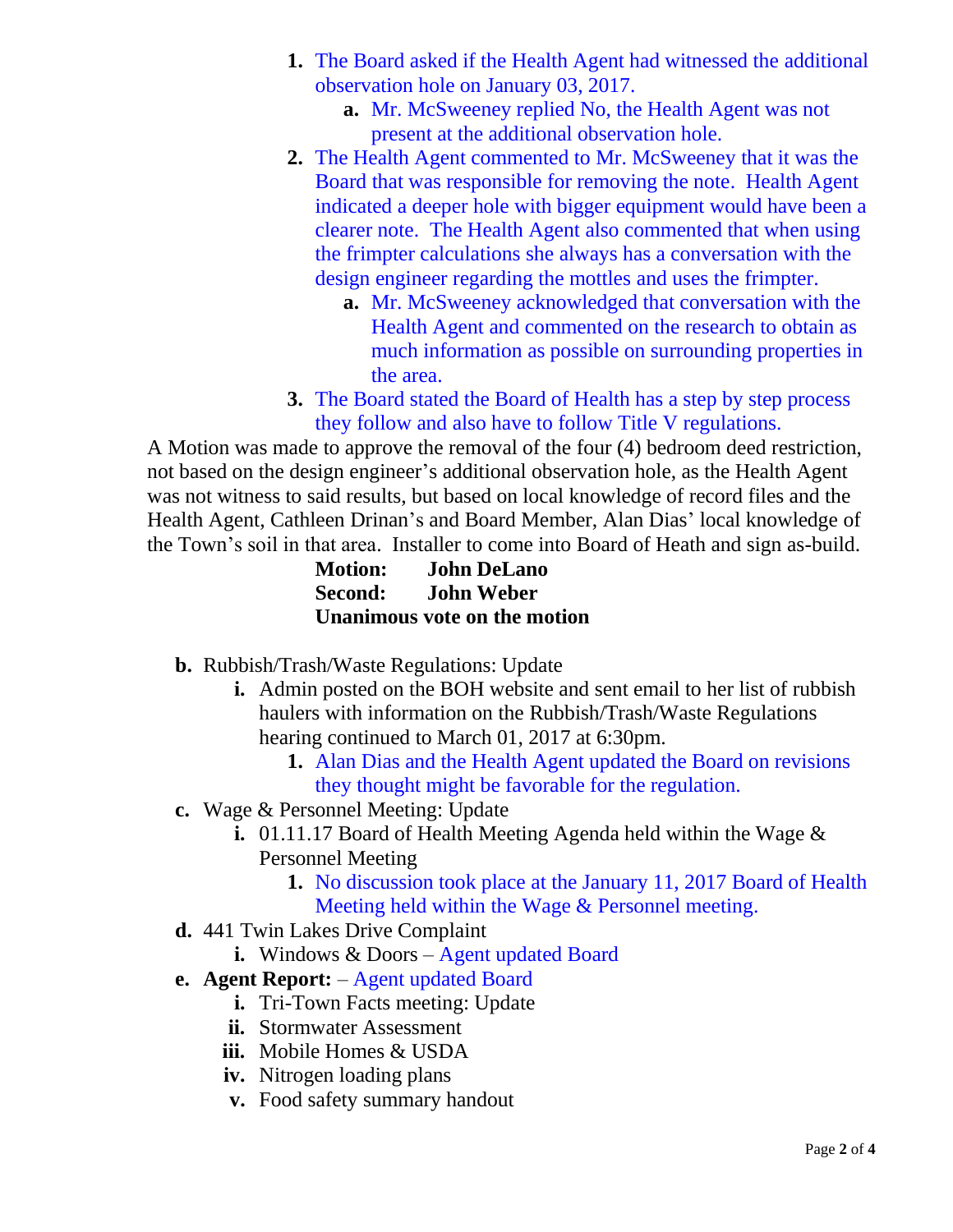# **3. The Following to be signed**:

- **a.** Ratifying 01.04.17 Permit Approval List **-** Board Signed
- **b. Payroll for the Week Ending January 21, 2017 -** Board Signed
	- **i.** Cathleen Drinan
	- **ii.** Margaret Selter
	- **iii.** Tracy Noland
- **c. Meeting Minutes: -** Board Signed
	- **i.** December 07, 2016 Meeting Minutes Amendment:
		- **1.** Add Board Read Mail Folder to "item g".
		- **2.** Change meeting end time from 8:30pm to 9:00pm
	- **ii.** December 21, 2016 Meeting Minutes Amendment:
		- **1.** Change meeting end time from 8:30pm to 9:30pm
	- **iii.** January 04, 2017 Meeting Minutes
- **d. Revolving Account# 25-513 – FY 17-11 -** Board Signed
	- **i.** Grady Consulting Invoice# 8309 Plan Review 319 Plymouth Street
- **e. iPad Gift Account# 26-514-4830-02 – FY 17-07 -** Board Signed
	- **i.** Cathleen Drinan iPad Usage Reimbursement for January, 2017 \$14.99
- **f. Permits**: **-** Board Approved
	- **i.** Cinderella Nails Salon 2017 Artificial Nails Salon
	- **ii.** Fieldstone Show Park 2017 Large Outdoor Event
	- **iii.** Halifax Congregational Church Parish Kitchen 2017 Food Establishment
	- **iv.** Halifax Elementary School Cafeteria 2017 Non-Profit Food Establishment Permit
	- **v.** Healthy Habits Nutrition 2017 Food Establishment Permit
	- **vi.** 7-Eleven# 37428H 2017 Food Establishment, Retail Food & Tobacco Sales Permit
	- **vii.** J.J. Schilling General Contractor James Schilling 2017 Septic Installer's Permit
	- **viii.** William Logan WR Logan Excavating 2017 Septic Installer's Permit
		- **ix.** Lawrence Page Page Corp. 2017 Septic Installer's Permit
		- **x.** Grady Consulting Kevin Grady 2017 Soil Evaluator's Permit
	- **xi.** J.J. Schilling General Contractor James Schilling 2017 Title V Inspector's Permit
	- **xii.** Patrick H. Carrara, III 2017 Title V Inspector's Permit
	- **xiii.** Mark Nardone Bridge Home  $\&$  Septic 2017 Title V Inspector's Permit

A Motion was made to approve permit item# i, and permit items# iii through xiii and to "hold" permit item# ii, Fieldstone Show Park, 2017 Large Outdoor Event permit until the matter of the well testing has been resolved. A memo stating the above will be sent to the Board of Selectmen.

| <b>Motion:</b> | <b>John Weber</b> |
|----------------|-------------------|
| Second:        | <b>Alan Dias</b>  |